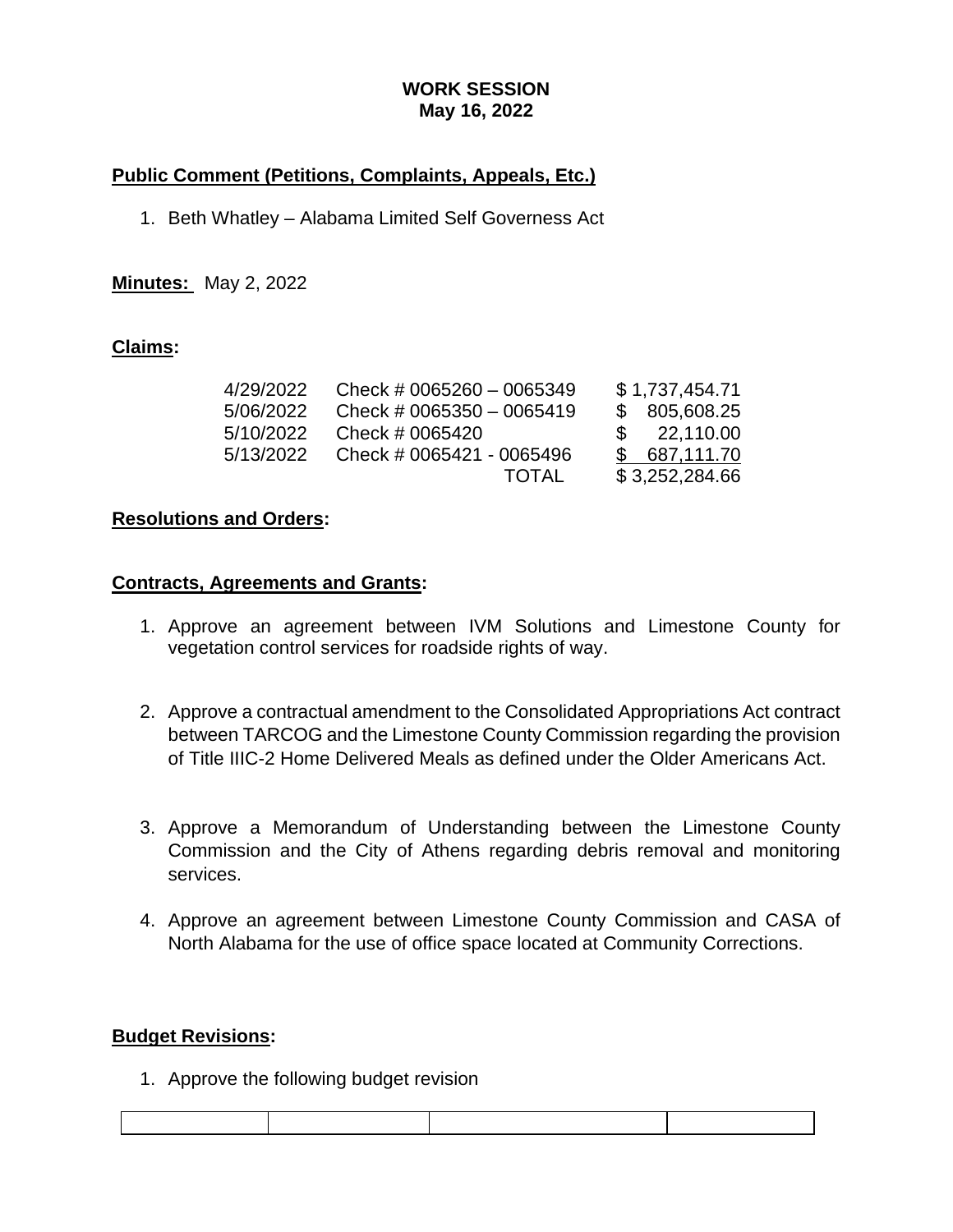| <b>Department</b> | <b>Account</b><br><b>Number</b> | <b>Title of Line Item</b>     | <b>Amount</b>  |
|-------------------|---------------------------------|-------------------------------|----------------|
| District 1        | 112-53200-231                   | <b>R&amp;M Building</b>       | $+$ \$3,500.00 |
|                   | 112-35910-000                   | <b>Budgetary Fund Balance</b> | $-$ \$3,500.00 |

2. Approve to purchase a new caterpillar CB13 Vibratory Compactor thru Thompson CAT in the amount of \$176,866.56, with use of American Rescue Plan Funds.

### **Emergency Purchase:**

### **Board Appointments:**

1. Approve to appoint Chairman Collin Daly to serve on the 2022-2023 ACCA Legislative Committee.

### **Award Bids:**

### **Personnel Actions:**

#### **Merit Increases:**

1. Approve the following merit increases:

| <b>Name</b>             | <b>Position</b>             | <b>Effective Date</b> |
|-------------------------|-----------------------------|-----------------------|
| Amanda Morgan           | <b>Director</b>             | 6/1/2022              |
| <b>Ellen Morell</b>     | <b>County Administrator</b> | 6/21/2022             |
| <b>Hunter Daws</b>      | <b>Project Manager</b>      | 6/20/2022             |
| Todd Lawson             | <b>GIS Technician</b>       | 6/10/2022             |
| <b>Whitney Aldridge</b> | Probate Clerk I             | 6/25/2022             |

#### **Engineer's Report:**

1. Approve the following subdivisions:

| <b>Name</b>                                               | S/D<br>Гуре | Approval<br><b>Type</b> | Lots | <b>District</b> | Location                                                                       |
|-----------------------------------------------------------|-------------|-------------------------|------|-----------------|--------------------------------------------------------------------------------|
| The Billy Gene & Linda Gail<br>Posey Farm - replat Lot 14 | Minor       | Preliminary &<br>Final  | 3    |                 | North of 25423<br>Mooresville Rd west<br>side of Mooresville Rd                |
| <b>Mallard Landing Subdivision</b>                        | Major       | Final                   | 57   | $\mathcal{P}$   | Located at the<br>southwest corner of<br>East Limestone Rd and<br>Barksdale Rd |

## **Other Business:**